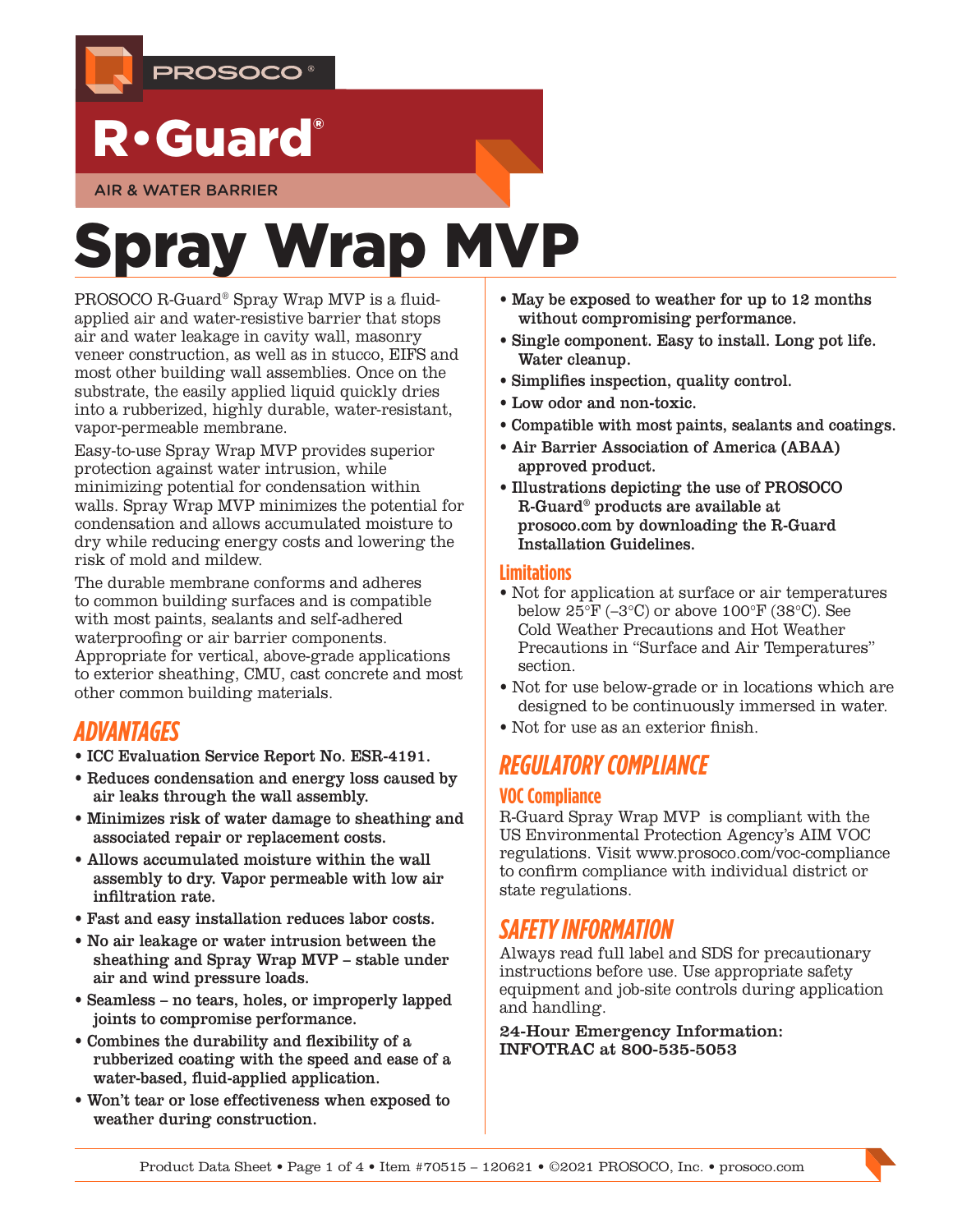## **Product Data Sheet R-Guard Spray Wrap MVP**

## *TYPICAL TECHNICAL DATA*

| <b>FORM</b>             | batter like, semi-gel liquid<br>pink color       |  |
|-------------------------|--------------------------------------------------|--|
| <b>SPECIFIC GRAVITY</b> | 1.40                                             |  |
| pН                      | $8.5 - 9.5$                                      |  |
| <b>WT/GAL</b>           | $11.69$ lbs                                      |  |
| <b>ACTIVE CONTENT</b>   | no data                                          |  |
| <b>TOTAL SOLIDS</b>     | 63-68%                                           |  |
| <b>VOC CONTENT</b>      | $<$ 18 g/L                                       |  |
| <b>FLASH POINT</b>      | not applicable                                   |  |
| <b>FREEZE POINT</b>     | $32^{\circ}$ F (0° C)                            |  |
| <b>SHELF LIFE</b>       | 2 years in tightly sealed,<br>unopened container |  |

## *PREPARATION*

Protect people, vehicles, property, plants and all other surfaces not intended for application. To ensure best results, apply to clean surfaces free of contaminants. Chemical residues, surface oxidation, surface coatings or films may adversely affect adhesion. Pressure-treated wood or fire-retardant wood and other contaminated surfaces should be cleaned with an Isopropyl Alcohol wipe and allowed to flash-off before application of R-Guard products. Painted surfaces are not acceptable for application.

Roofing systems must be capped and sealed or top of walls protected from water intrusion both before and after air barrier system installation. Water intrusion may interfere with bonding of air barrier waterproofing materials and/or detrimentally impact the performance of such materials.

If considering use on insulated concrete forms, the preferred method for cleaning oxidation is with water and low-pressure cleaning.

Concrete Surfaces: Concrete must be in place 3–7 days and free of any curing compounds or form release agents before permeable R-Guard products are applied.

Brick/Masonry Surfaces: Mortar joints in CMU construction must have a minimum 3 day cure before being treated with R-Guard products. If joints are not struck flush, multiple coats may be required.

Sheathing: Remove and replace damaged sheathing. Surfaces to be coated must be continuous. On exterior sheathing, treat cracks with R-Guard Joint & Seam Filler and/or R-Guard FastFlash®, as needed. Sheathing gaps must be less than ¼ inch. For gaps larger than  $\frac{1}{4}$  inch, apply FastFlash<sup>®</sup> with backer rod, or Joint & Seam Filler. Gap wood-based sheathing per manufacturer's recommendations,

typically 1/8 inch minimum. Consult a structural engineer for all moving cracks, and repair as needed.

#### Fill, Bridge & Flash

- 1. Fill surface defects and over driven fasteners with Joint & Seam Filler and/or FastFlash®.
- 2. Seal cut edges of gypsum board sheathing in rough openings, and where appropriate, with fast-drying R-Guard PorousPrep. Gun and spread Joint & Seam Filler and/or FastFlash<sup>®</sup> into all inside corners, cracks, open joints and seams, as needed.
- 3. Seal masonry ties and properly prepare penetrations as work progresses.
- 4. Use FastFlash® to coat the improved rough opening and out onto the exterior wall assembly face 4–6 inches (100–152 mm), creating a continuous waterproof membrane free of voids or pinholes.
- 5. Let all joint and seam fillers and rough opening treatments skin over before application.

See individual product data sheets and [R-Guard](http://www.prosoco.com/r-guard-installation-guidelines/)  [Installation Guidelines](http://www.prosoco.com/r-guard-installation-guidelines/) for more information.

#### **Surface and Air Temperatures**

Substrate and temperature conditions should be 25– 100°F (–3°C to 38°C). Air and substrate temps must be at least 25°F (–3°C) and rising, and remain so for a minimum of 24 hours. Do not apply at temperatures below 25°F (–3°C). Wind and high temperatures will accelerate drying. As with any coating, application to substrates with high moisture content may lead to blistering of the material.

Hot Weather Conditions/Precautions: If air or surface temperatures exceed 95°F (35°C), apply to shaded surfaces and before daytime air and surface temperatures reach their peak. Hot surfaces may be cooled with a mist of fresh water. Surfaces may be damp but must be free of standing water before application. Keep containers closed and out of direct sunlight when not in use. Cover open pails with a wet towel as needed to prevent skinning.

Cold Weather Conditions/Precautions: Product may be applied to frost-free substrates at surface and air temperatures of 25°F (–3°C). Keeping material stored in a heated environment prior to use will help in these conditions.

#### **Equipment**

Mix Spray Wrap MVP with a low-speed drill and clean mixing paddle. When roller applying, a maximum ¾ inch (19 mm) nap roller is recommended.

R-Guard Spray Wrap MVP is compatible with GRACO and Titan airless spray equipment with the following specifications:

• Minimum 1.5–2 gallons output Immersion Feed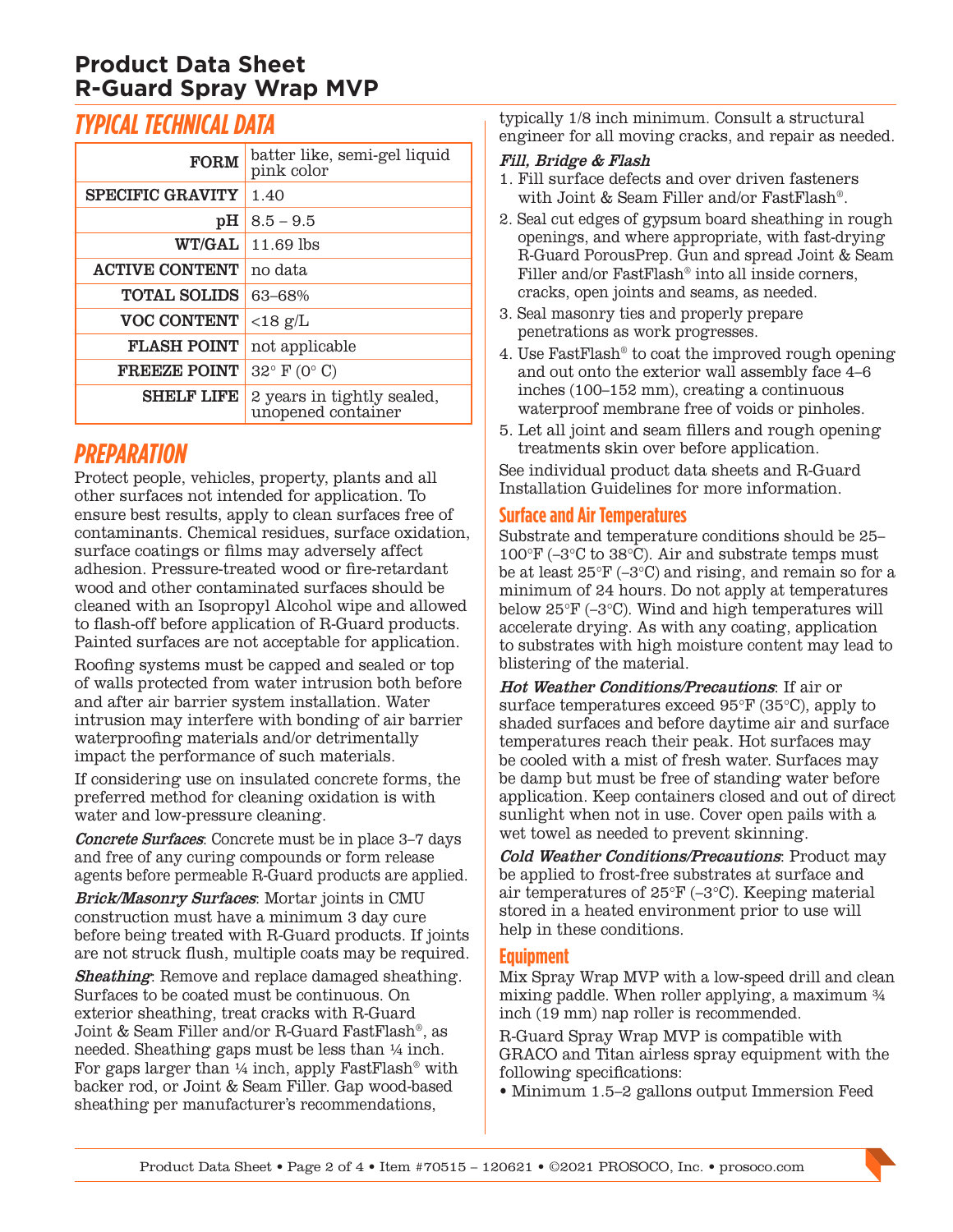## **Product Data Sheet R-Guard Spray Wrap MVP**

- \*Minimum hose diameter of 3/8-inch. NOTE: A ¼-inch x 3-foot whip hose may be used for ergonomic purposes. Run 3/8-inch ID hose all the way to the 3-foot whip hose.
- Minimum tip size of 0.027–0.031.
- Minimum pressure requirement to spray of 2,000 psi at the gun with an airless sprayer rated no lower than 3,300 psi.
- Remove all filters in sprayer & gun before application.

\*If hoses longer than 50 feet are required to a maximum hose length of 150 feet, use 75 feet of ½-inch hose and 75 feet of 3/8-inch hose with a 3 foot ¼-inch whip hose.

CAUTION needs to be taken to prevent material from skinning during application to avoid partially dried material from being sucked into the pump equipment and causing excessive tip plugging. Please contact PROSOCO with questions.

#### **Storage and Handling**

Keep from freezing. Store in a cool dry place. Keep container tightly closed when not dispensing. Do not open container until preparation work is complete. Do not mix or alter with other chemicals. Shelf life assumes upright storage of factory sealed containers. Do not double stack pallets. Dispose of unused product and containers in accordance with local, state and federal regulations.

## *APPLICATION*

Before use, read "Preparation" and the Safety Data Sheet. ALWAYS TEST.

#### **Dilution & Mixing**

Apply as packaged. Do not dilute or alter. Mix well before use with a low-speed drill and clean mixing paddle. Avoid mixing air into the membrane. Do not add water, over mix or add accelerators or retarders.

#### **Typical Coverage Rates**

Coverage rates will vary depending on surface porosity, moisture uptake, and other factors. Unless otherwise required by the referenced test method, test results cited on the Product Test Data were achieved when the product was applied at 10 wet mils to DensGlass® gold fiberglass mat gypsum sheathing. Some gypsum sheathing products, OSB and CMU may require additional material to achieve the desired mil thickness for a pinhole free coating. In those cases, more than two coats may be required. Actual rates must be determined through mock-up applications. For more information regarding coverage rates as it pertains to glass-mat sheathing, please consult the [AMT Laboratories Technical Bulletin](https://prosoco.com/app/uploads/2018/11/coating-problems-caused-by-differences-in-glass-mat-sheathing-tech-note.pdf) available at [www.prosoco.com/s](http://www.prosoco.com/literature-library/)upport/product-literature-library.

Spray Wrap MVP is packaged in 5-gallon containers.

- Exterior Gypsum Board\*, OSB\*, Plywood: 50–100 [sq.ft.](http://sq.ft) per gallon
- CMU: 30–60 [sq.ft.](http://sq.ft) per gallon per coat (2 coat minimum required to achieve a pinhole free surface)

\*Oriented Strand Board and some gypsum sheathing will require additional material due to varying substrate porosity.

#### **Application Instructions**

#### Exterior Sheathing

- 1. Apply Spray Wrap MVP to Gypsum, Plywood and OSB sheathing to achieve a continuous, pinhole free coating. Some gypsum sheathing will require additional material due to varying substrate porosity.
- 2. When spray applying, back rolling is necessary to ensure there are no pinholes, voids or gaps in the membrane.
- 3. Inspect membrane before covering. Repair any deep gouges, punctures or damaged areas with FastFlash® or Joint & Seam Filler. If the surface of the primary air barrier or liquid flashing membrane is damaged during construction, remove all loose surface contaminants before selective re-coating with additional FastFlash®, Joint & Seam Filler or Spray Wrap MVP. Overlap repairs, penetration treatments, transitions, SS ThruWall, rigid flashing and other air barrier components to ensure positive drainage and continuity of the air and water-resistive barrier.

#### CMU Wall Construction

- 1. Apply sufficient Spray Wrap MVP to fill and cover the entire face of the exterior wall assembly. Let dry.
- 2. Apply a second coat. The finished application must be continuous and free of voids and pinholes. Back rolling spray-applied material is necessary to maximize coverage for a voidand pinhole-free surface. Take special care to achieve full coverage around wall ties or surface irregularities.
- 3. Inspect membrane before covering. Repair any deep gouges, punctures or damaged areas with FastFlash® or Joint & Seam Filler. If the surface of the primary air barrier or liquid flashing membrane is damaged during construction, remove all loose surface contaminants before selective re-coating with additional FastFlash®, Joint & Seam Filler or Spray Wrap MVP. Overlap repairs, penetration treatments, transitions, SS ThruWall rigid flashing and other air barrier components to ensure positive drainage and continuity of the air and water-resistive barrier.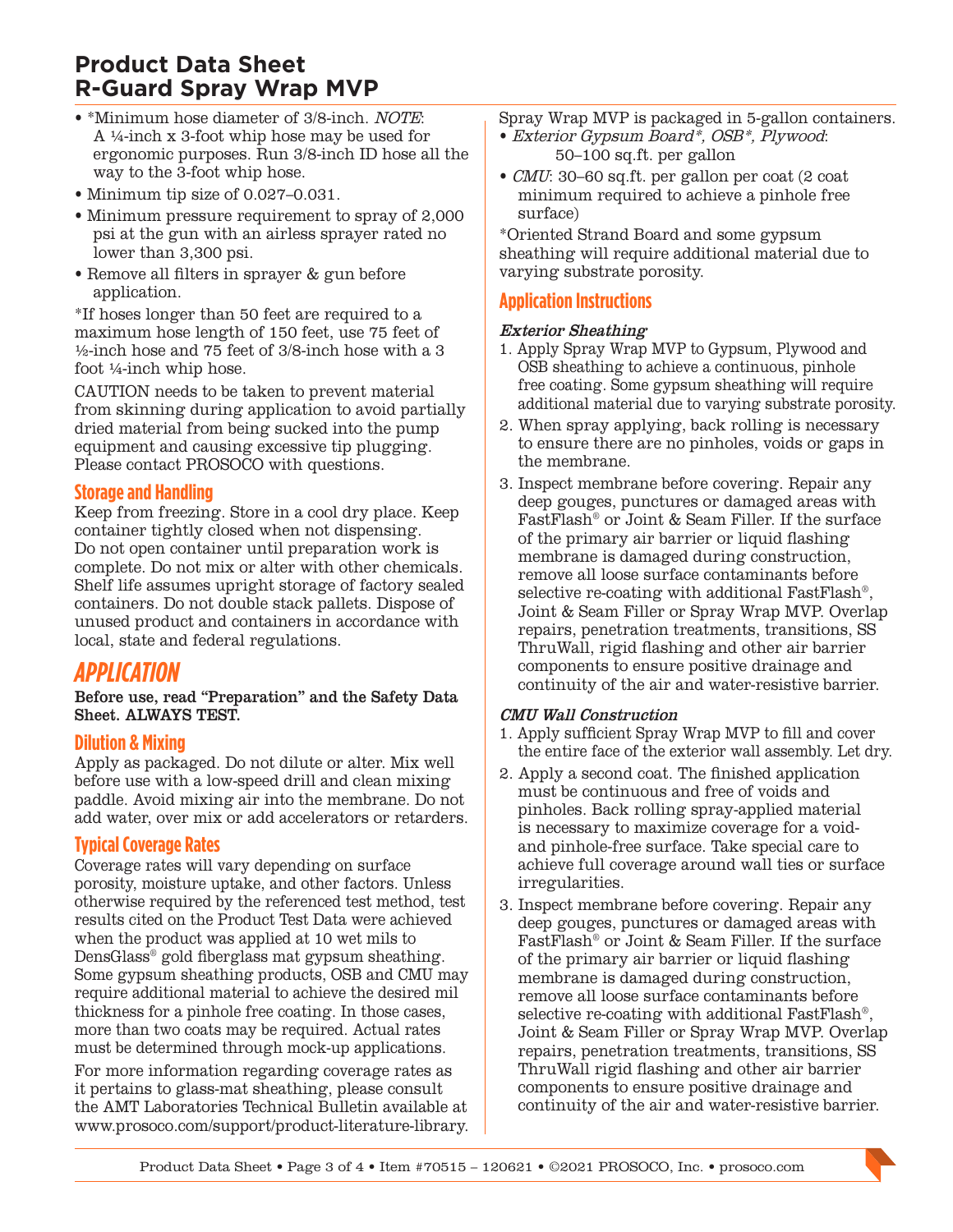## **Product Data Sheet R-Guard Spray Wrap MVP**

#### **Curing and Drying**

Curing and drying times vary with temperature, humidity and surface conditions. Protect from rain until completely cured. Surface temperatures should remain at least 25°F (–3°C) and rising after application and until curing is complete. Spray Wrap MVP dries to the touch in 1 hour and can be re-coated in 2 hours. Product drying time is 12 hours at 70°F (21°C) and 50% relative humidity.

#### **Cleanup**

Clean tools and equipment with soapy water immediately after use. Mechanically remove dried material.

### *WARRANTY*

The information and recommendations made are based on our own research and the research of others, and are believed to be accurate. However, no guarantee of their accuracy is made because we cannot cover every possible application of our products, nor anticipate every variation encountered in masonry surfaces, job conditions and methods used. The purchasers shall make their own tests to determine the suitability of such products for a particular purpose. PROSOCO, Inc. warrants this product to be free from defects. **Where permitted by law, PROSOCO makes no other warranties with respect to this product, express or implied, including without limitation the implied warranties of merchantability or fitness for particular purpose**. The purchaser shall be responsible to make his own tests to determine the suitability of this product for his particular purpose. PROSOCO's liability shall be limited in all events to supplying sufficient product to re-treat the specific areas to which defective product has been applied. Acceptance and use of this product absolves PROSOCO from any other liability, from whatever source, including liability for incidental, consequential or resultant damages whether due to breach of warranty, negligence or strict liability. This warranty may not be modified or extended by representatives of PROSOCO, its distributors or dealers.

## *CUSTOMER CARE*

Factory personnel are available for product, environment and job-safety assistance with no obligation. Call 800-255-4255 and ask for Customer Care – technical support.

Factory-trained representatives are established in principal cities throughout the continental United States. Call Customer Care at 800-255-4255, or visit our website at [prosoco.com](http://www.prosoco.com), for the name of the PROSOCO representative in your area.

## *BEST PRACTICES*

When spray applying material, back rolling is necessary to maximize coverage for a void- and pinhole-free surface.

Always use a minimum of two coats of Spray Wrap MVP on CMU walls.

For Cast-in-Place Concrete Applications, the concrete designated for application must be clean, smooth and free of curing compounds and form release agents. Repair bug holes, honey combing and other imperfections using a suitable cementitious mortar. Remove concrete splashes, over pours, grout or slurry rundown using appropriate mechanical means. Fill and prepare minor imperfections in the concrete surface with R-Guard Joint & Seam Filler. After product application, inspect the surface to ensure the coating is applied at the appropriate wet mil thickness, achieving a continuous film and free of pinholes. Treat visible pinholes or breaks in the film with additional primary air and water barrier coating or R-Guard FastFlash®.

Roofing systems must be capped and sealed or top of walls protected from water intrusion both before and after air barrier system installation. Water intrusion may interfere with bonding of air barrier waterproofing materials and/or detrimentally impact the performance of such materials.

If errant nails/fasteners that do not engage with studs are removed, fill the holes with additional Joint & Seam Filler to ensure the continuity of the air and water-resistive barrier.

Coverage rates will vary depending on surface porosity, moisture uptake, and other factors. Some gypsum sheathing products require additional material to achieve the desired mil thickness for a pinhole free coating. In some cases two coats may be required. Actual rates must be determined through mock-up applications. For more information regarding coverage rates as it pertains to glass-mat sheathing, please consult the [AMT Laboratories](https://prosoco.com/app/uploads/2018/11/coating-problems-caused-by-differences-in-glass-mat-sheathing-tech-note.pdf)  [Technical Bulletin](https://prosoco.com/app/uploads/2018/11/coating-problems-caused-by-differences-in-glass-mat-sheathing-tech-note.pdf) available at

[www.prosoco.com/](http://www.prosoco.com/literature-library)support/product-literature-library. Common installation guidelines depicting use

of PROSOCO R-Guard® products are available at [prosoco.com](http://www.prosoco.com) by downloading the [R-Guard](https://prosoco.com/products/air-water-barriers/resources/)  [Installation Guidelines](https://prosoco.com/products/air-water-barriers/resources/).

To schedule field technical support, contact your PROSOCO Technical Customer Care at 800-255- 4255. Field visits by PROSOCO personnel are for the purpose of making technical recommendations only. PROSOCO is not responsible for providing job-site supervision or quality control. Proper application is the responsibility of the applicator.